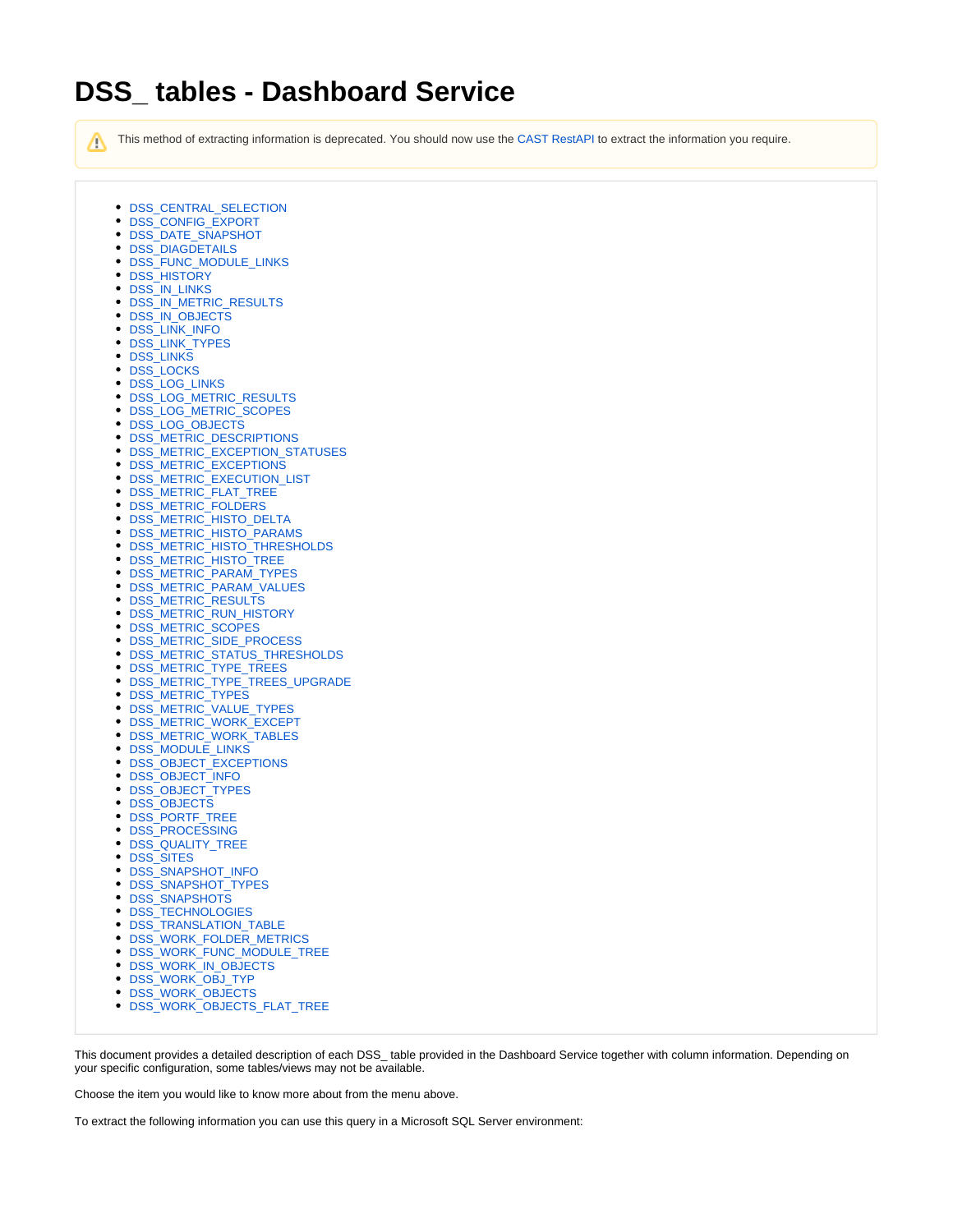```
SELECT
A.TABLE_NAME,
B.COLUMN_NAME,
B.DATA_TYPE,
B.CHARACTER_MAXIMUM_LENGTH
FROM
INFORMATION_SCHEMA.TABLES A,
INFORMATION_SCHEMA.COLUMNS B
WHERE A.TABLE_NAME LIKE 'DSS_%'
AND A.TABLE NAME = B.TABLE NAME
AND A.TABLE_TYPE = 'BASE TABLE'
ORDER BY TABLE_NAME
```
#### <span id="page-1-0"></span>**DSS\_CENTRAL\_SELECTION**

This table stores modules which are selected for computation:

| APPLICATION ID     | int | NULL        | Module's parent application ID       |
|--------------------|-----|-------------|--------------------------------------|
| <b>COMPUTE NOW</b> | int | NULL        | 0: not to compute<br>• 1: to compute |
| MODULE ID          | int | NULL        | Module ID                            |
| SNAPSHOT ID        | int | <b>NULL</b> | Module's parent snapshot ID          |

#### <span id="page-1-1"></span>**DSS\_CONFIG\_EXPORT**

| OBJECT ID                                |  | int   NULL   Object ID |  |
|------------------------------------------|--|------------------------|--|
| OBJECT INDEX   int   NULL   Object index |  |                        |  |

### <span id="page-1-2"></span>**DSS\_DATE\_SNAPSHOT**

This table stores date information about snapshots that have been generated

| APPLICATION ID     | int      | <b>NULL</b> | Constituent application ID                        |
|--------------------|----------|-------------|---------------------------------------------------|
| FUNCTIONAL_DATE    | datetime | <b>NULL</b> | Snapshot generation date in the form MM/DD/YYYY   |
| <b>IS COMPUTED</b> | int      | <b>NULL</b> | • 1: real snapshot<br>• 0: false snapshot         |
| SNAPSHOT ID        | int      | <b>NULL</b> | Snapshot ID                                       |
| TEXT DATE          | varchar  | 30          | Snapshot generation date in the form YYYYMMDDHHMM |

#### <span id="page-1-3"></span>**DSS\_DIAGDETAILS**

This table is used by the CAST Engineering Dashboard during a data computation after the finalization of snapshot for performance reasons.

This table is an extract of DSS\_METRIC\_RESULTS containing only pure violations. A "pure violation" is a simple violation (triplet object/quality rule/value), not an aggregate, grade or other Quality Rule.

<span id="page-1-4"></span>

| CONTEXT ID       | int     | NULL        | The ID of the context you're looking at (the ID of the module)                                                       |
|------------------|---------|-------------|----------------------------------------------------------------------------------------------------------------------|
| DIAG ID          | int     | <b>NULL</b> | <b>CAST Quality Rule ID</b>                                                                                          |
| DIAG OBJ         | int     | <b>NULL</b> | CAST Quality Rule (optional) reference to a participating object (see Quality Rule description for more information) |
| <b>DIAG TEXT</b> | varchar | 1000        | CAST Quality Rule (optional) text value (see Quality Rule description for more information)                          |
| DIAG VALUE       | float   | NULL        | CAST Quality Rule (optional) numerical value (see Quality Rule description for more information)                     |
| OBJECT ID        | int     | NULL        | ID number of the object as assigned in the Dashboard Service                                                         |
| SNAPSHOT ID      | int     | <b>NULL</b> | Snapshot ID                                                                                                          |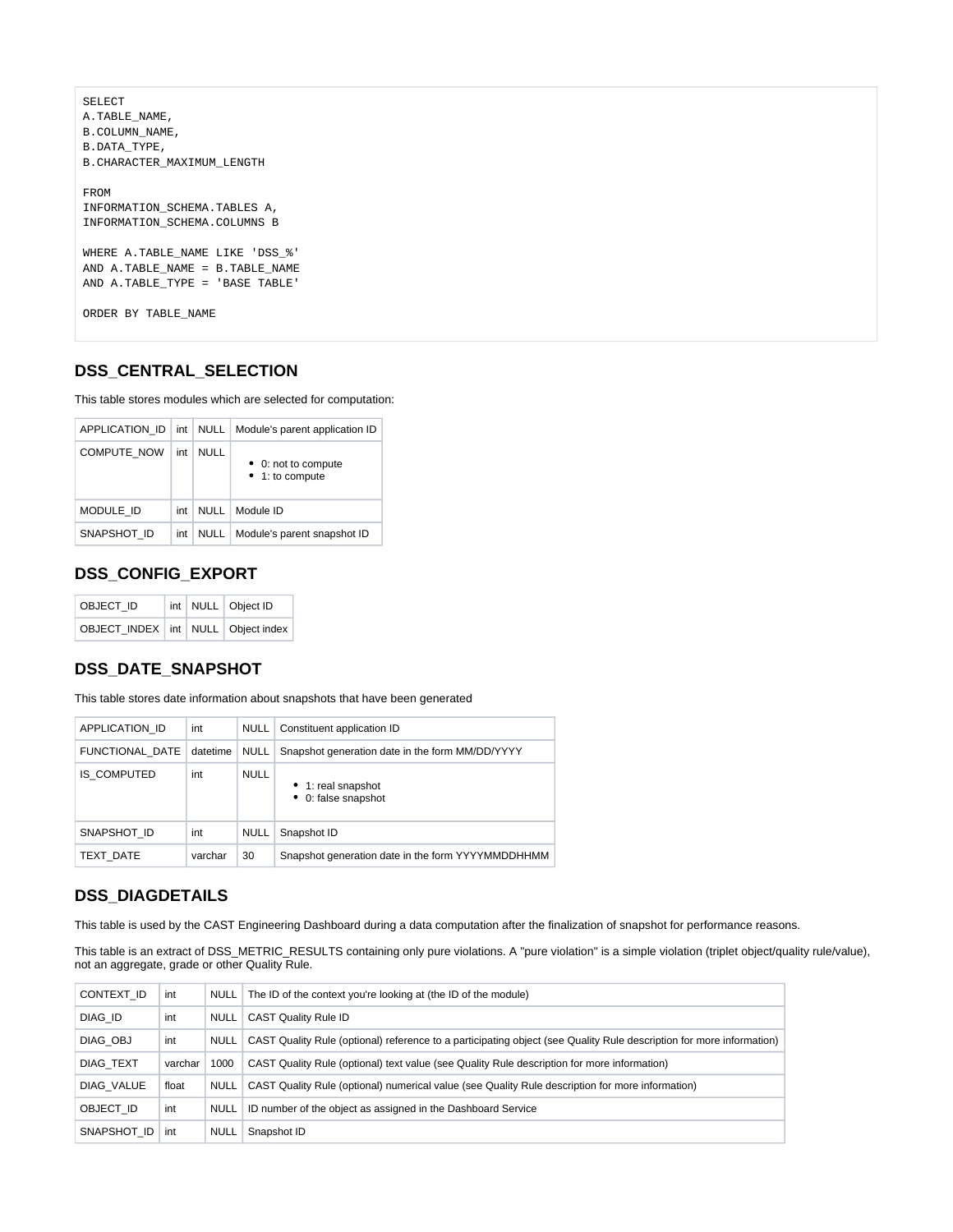# **DSS\_FUNC\_MODULE\_LINKS**

The table stores the functional modules and their parents:

| MODULE ID   |  | int   NULL   Functional module ID                                                                                   |
|-------------|--|---------------------------------------------------------------------------------------------------------------------|
| OBJECT ID   |  | int   NULL   Parent ID (object, Techno object, Organization object). The functional module is also a parent itself. |
|             |  | OBJECT TYPE ID   int   NULL   Parent type ID - see DSS OBJECT TYPES                                                 |
| SNAPSHOT ID |  | int   NULL   Snapshot ID                                                                                            |

### <span id="page-2-0"></span>**DSS\_HISTORY**

Contains the trace of the procedures/Quality Rule procedures that are called during a snapshot generation process:

| <b>ACTION</b>                 | dateti      | NU.       | This date on which the action started in the form MM/DD/YYYY                                                                                                                                                                                                                           |
|-------------------------------|-------------|-----------|----------------------------------------------------------------------------------------------------------------------------------------------------------------------------------------------------------------------------------------------------------------------------------------|
| DATE                          | me          | 'LL       |                                                                                                                                                                                                                                                                                        |
| <b>DESCRIP</b><br><b>TION</b> | varch<br>ar | 500       | The description of the action that has been carried out. For example:<br>The snapshot <snapshot id=""> is in the CAST AIP version <cast version="">. Consolidation mode is <consolidation mode=""> for the<br/>snapshot <snapshot id="">.</snapshot></consolidation></cast></snapshot> |
| <b>HISTORY</b>                | int         | NU.       | The order in which an action has been launched. This column was added to this table because the ACTION DATE does not clearly highlight                                                                                                                                                 |
| ID                            |             | <b>LL</b> | the exact order in which the actions are carried out.                                                                                                                                                                                                                                  |

### <span id="page-2-1"></span>**DSS\_IN\_LINKS**

Entry table for transfer of data from the DSS\_LINKS table:

| LINK TYPE ID   |  | int   NULL   Link type ID. See DSS LINK TYPES.                   |
|----------------|--|------------------------------------------------------------------|
| NEXT OBJECT ID |  | int   NULL   ID of next object (callee)                          |
|                |  | PREVIOUS OBJECT ID   int   NULL   ID of previous object (caller) |
| SITE ID        |  | int   NULL   Snapshot ID                                         |

### <span id="page-2-2"></span>**DSS\_IN\_METRIC\_RESULTS**

Entry table for transfer of data from the DSS\_METRIC\_RESULTS table:

| METRIC CHAR VALUE  | varchar | 1000        | When not null, the string result.                                                                                                                                   |  |  |
|--------------------|---------|-------------|---------------------------------------------------------------------------------------------------------------------------------------------------------------------|--|--|
| METRIC ID          | int     | <b>NULL</b> | Quality Rule ID                                                                                                                                                     |  |  |
| METRIC NUM VALUE   | float   | <b>NULL</b> | When not null, the numeric result.                                                                                                                                  |  |  |
| METRIC_OBJECT_ID   | int     | <b>NULL</b> | When not null or 0, the Dashboard Service OBJECT_ID of a target.                                                                                                    |  |  |
| METRIC VALUE INDEX | int     | <b>NULL</b> | 0: grade<br>1: detail<br>2: total<br>• 10: smart ranking<br>• 11: smart ranking<br>-1: status 1<br>$\bullet$ -2: status 2<br>$\bullet$ -3: status 3<br>-4: status 4 |  |  |
| OBJECT ID          | int     | <b>NULL</b> | Object ID for the Quality Rule                                                                                                                                      |  |  |
| SITE ID            | int     | <b>NULL</b> | Site ID                                                                                                                                                             |  |  |

#### <span id="page-2-3"></span>**DSS\_IN\_OBJECTS**

Entry table for transfer of data from the DSS\_OBJECTS table:

| OBJECT CHECKSUM   int         |             | NULL - |                    |
|-------------------------------|-------------|--------|--------------------|
| OBJECT_DESCRIPTI<br><b>ON</b> | varch<br>ar | 1000   | Object description |
| OBJECT_FULL_NAME   varch      | ar          | 1000   | Object full name   |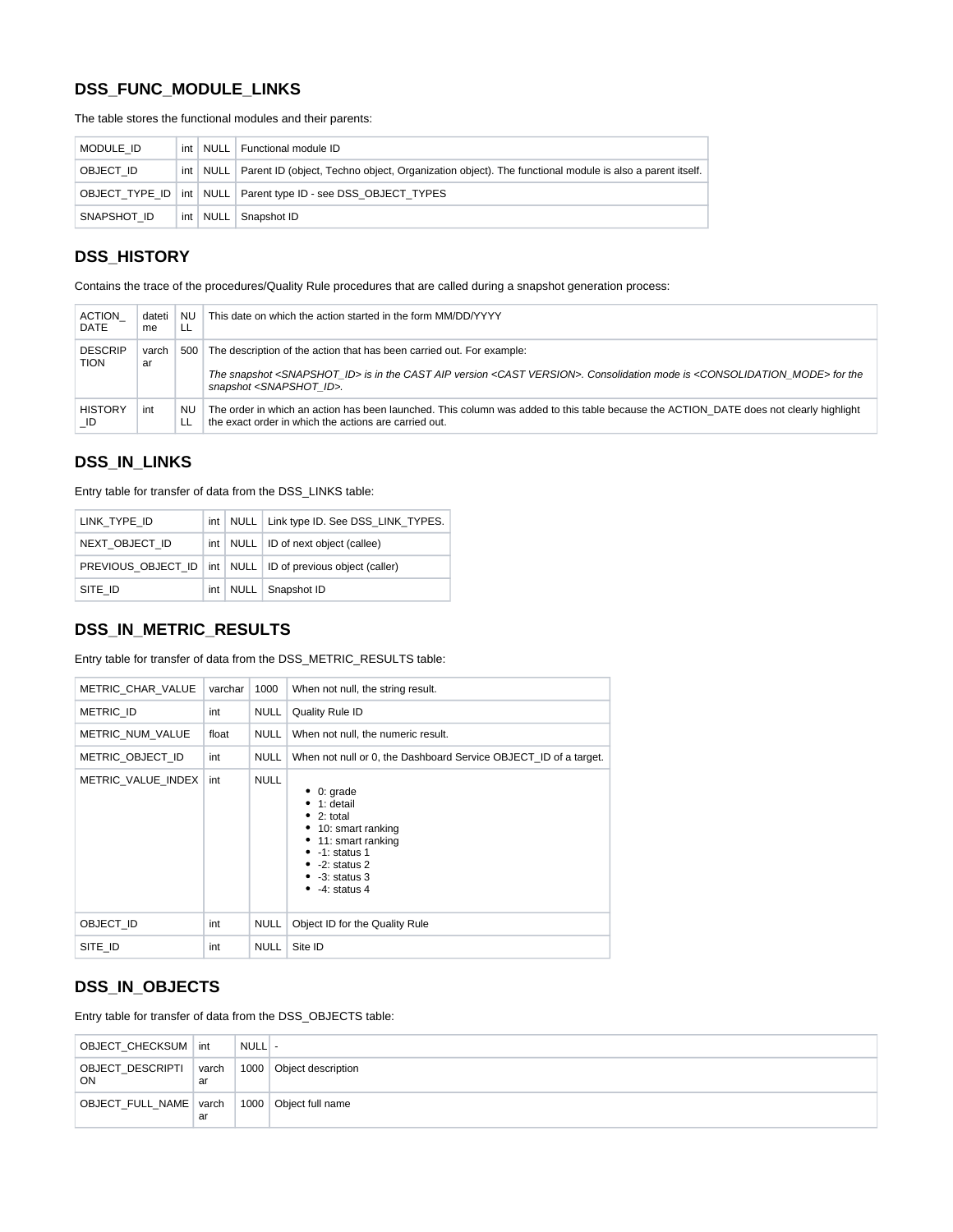| OBJECT ID      | int         |     | NULL Object ID - this ID is unique in the Dashboard Service. Use DSS TRANSLATION TABLE to find the ID of the Object in the<br>Analysis Service. |
|----------------|-------------|-----|-------------------------------------------------------------------------------------------------------------------------------------------------|
| OBJECT NAME    | varch<br>ar | 255 | Obiect name                                                                                                                                     |
| OBJECT TYPE ID | int         |     | NULL Object type ID - see DSS_OBJECT_TYPES                                                                                                      |
| SITE ID        | int         |     | NULL Site ID                                                                                                                                    |

### <span id="page-3-0"></span>**DSS\_LINK\_INFO**

This table stores links per snapshot:

| LINK TYPE ID   |  | int   NULL   Link type ID. See DSS LINK TYPES.                   |
|----------------|--|------------------------------------------------------------------|
| NEXT OBJECT ID |  | int   NULL   ID of next object (callee)                          |
|                |  | PREVIOUS OBJECT ID   int   NULL   ID of previous object (caller) |
| SNAPSHOT ID    |  | int   NULL   Snapshot ID                                         |

# <span id="page-3-1"></span>**DSS\_LINK\_TYPES**

This table stores the different types of link:

| LINK GROUP            | int     | <b>NULL</b> | Link group:                                                          |
|-----------------------|---------|-------------|----------------------------------------------------------------------|
|                       |         |             | • 0: link without Status (for link: 1,3,4)<br>• 1 : link with status |
| LINK TYPE DESCRIPTION | varchar | 1000        | Link description                                                     |
| LINK TYPE ID          | int     | NULL        | Link type ID                                                         |
| LINK TYPE NAME        | varchar | 255         | Link name                                                            |

# <span id="page-3-2"></span>**DSS\_LINKS**

| LINK TYPE ID   |  | int   NULL   Link type ID. See DSS LINK TYPES.                   |
|----------------|--|------------------------------------------------------------------|
| NEXT OBJECT ID |  | int   NULL   ID of next object (callee)                          |
|                |  | PREVIOUS OBJECT ID   int   NULL   ID of previous object (caller) |

# <span id="page-3-3"></span>**DSS\_LOCKS**

This table stores DSS locks - i.e. locks are set when an item is using the Dashboard Service:

| HOST NAME    | varchar  | 255         | Host name (for information display and connection validity check) - not available on all platforms    |
|--------------|----------|-------------|-------------------------------------------------------------------------------------------------------|
| LOCK NAME    | varchar  | 255         | Lock type name                                                                                        |
| LOCK TIME    | datetime | NULL        | Date and time when lock was set in the form MM/DD/YYYY                                                |
| PROGRAM NAME | varchar  | 255         | Program name (for information display and connection validity check) - not available on all platforms |
| SESSION ID   | int      | <b>NULL</b> | Connection ID                                                                                         |
| SESSION ID 2 | int      | <b>NULL</b> | Connection ID 2 (for connection validity check) - not available on all platforms                      |
| USER NAME    | varchar  | 255         | User name (for information display and connection validity check) - not available on all platforms    |

# <span id="page-3-4"></span>**DSS\_LOG\_LINKS**

Log table for saving transferred DSS\_LINKS table:

| LINK TYPE ID   |     | int   NULL   Link type ID. See DSS_LINK_TYPES.                   |
|----------------|-----|------------------------------------------------------------------|
| NEXT OBJECT ID |     | int   NULL   ID of next object (callee)                          |
|                |     | PREVIOUS OBJECT ID   int   NULL   ID of previous object (caller) |
| SITE ID        | int | NULL Site ID                                                     |
| SNAPSHOT ID    |     | int   NULL   Snapshot ID                                         |

# <span id="page-3-5"></span>**DSS\_LOG\_METRIC\_RESULTS**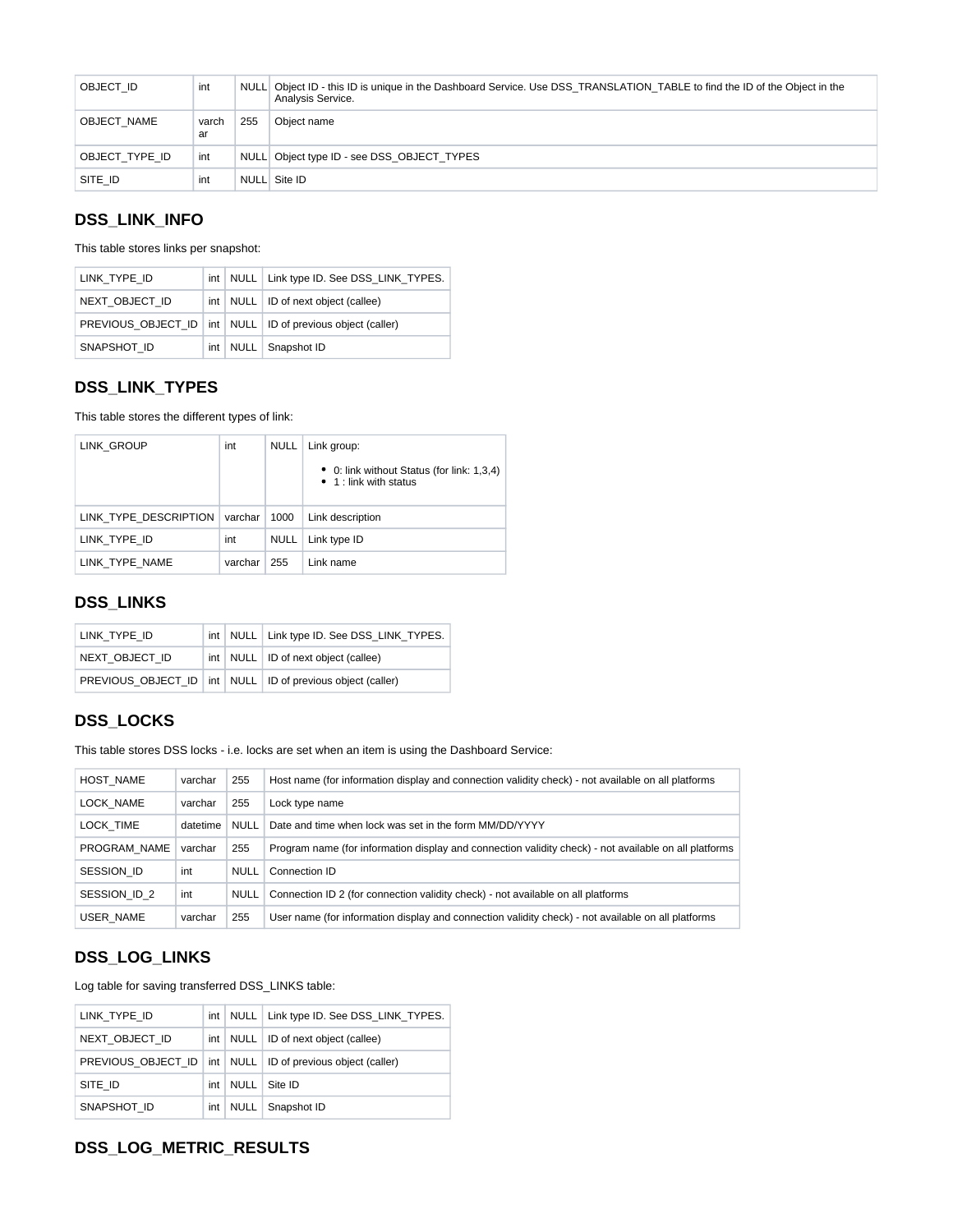Log table for saving transferred DSS\_METRIC\_RESULTS table:

| METRIC CHAR VALUE  | varchar | 1000        | When not null, the string result.                                                                                                                                                               |
|--------------------|---------|-------------|-------------------------------------------------------------------------------------------------------------------------------------------------------------------------------------------------|
| <b>METRIC ID</b>   | int     | <b>NULL</b> | Quality Rule ID                                                                                                                                                                                 |
| METRIC_NUM_VALUE   | float   | <b>NULL</b> | When not null, the numeric result.                                                                                                                                                              |
| METRIC OBJECT ID   | int     | <b>NULL</b> | When not null or 0, the Dashboard Service OBJECT_ID of a target.                                                                                                                                |
| METRIC VALUE INDEX | int     | <b>NULL</b> | 0: grade<br>1: detail<br>$\bullet$ 2: total<br>• 10: smart ranking<br>11: smart ranking<br>$\bullet$ -1: status 1<br>$\bullet$ -2: status 2<br>$\bullet$ -3: status 3<br>$\bullet$ -4: status 4 |
| OBJECT ID          | int     | <b>NULL</b> | Object ID for the Quality Rule                                                                                                                                                                  |
| SITE ID            | int     | <b>NULL</b> | Site ID                                                                                                                                                                                         |
| SNAPSHOT ID        | int     | <b>NULL</b> | Snapshot ID                                                                                                                                                                                     |

### <span id="page-4-0"></span>**DSS\_LOG\_METRIC\_SCOPES**

Log table for saving transfered DSS\_METRIC\_SCOPES table:

| COMPUTE VALUE     | int     | <b>NULL</b> | $\overline{\phantom{a}}$                                         |
|-------------------|---------|-------------|------------------------------------------------------------------|
| METRIC CHAR VALUE | varchar | 1000        | When not null, the string result.                                |
| METRIC ID         | int     | <b>NULL</b> | Quality Rule ID                                                  |
| METRIC NUM VALUE  | float   | <b>NULL</b> | When not null, the numeric result.                               |
| METRIC OBJECT ID  | int     | <b>NULL</b> | When not null or 0, the Dashboard Service OBJECT ID of a target. |
| METRIC PARENT ID  | int     | <b>NULL</b> | Quality Rule parent ID                                           |
| OBJECT ID         | int     | <b>NULL</b> | Object ID used for the scope                                     |
| OBJECT PARENT ID  | int     | <b>NULL</b> | Object parent ID used for the scope                              |
| SITE ID           | int     | <b>NULL</b> | Site ID                                                          |
| SNAPSHOT ID       | int     | <b>NULL</b> | Snapshot ID                                                      |

# <span id="page-4-1"></span>**DSS\_LOG\_OBJECTS**

Log table for saving transfered DSS\_OBJECTS table:

| OBJECT CHECKSUM int           |             | NULLI- |                                                                                                                                            |  |
|-------------------------------|-------------|--------|--------------------------------------------------------------------------------------------------------------------------------------------|--|
| <b>OBJECT DESCRIPTI</b><br>ON | varch<br>ar | 1000   | Object description                                                                                                                         |  |
| OBJECT_FULL_NAME varch        | ar          | 1000   | Object full name                                                                                                                           |  |
| OBJECT ID                     | int         | NULLI  | Object ID - this ID is unique in the Dashboard Service. Use DSS TRANSLATION TABLE to find the ID of the Object in the<br>Analysis Service. |  |
| OBJECT NAME                   | varch<br>ar | 255    | Object name                                                                                                                                |  |
| OBJECT TYPE ID                | int         |        | NULL Object type ID - see DSS OBJECT TYPES                                                                                                 |  |
| SITE ID                       | int         |        | NULL Site ID                                                                                                                               |  |
| SNAPSHOT ID                   | int         |        | NULL Snapshot ID                                                                                                                           |  |

#### <span id="page-4-2"></span>**DSS\_METRIC\_DESCRIPTIONS**

This table stores the description of the Quality Rules: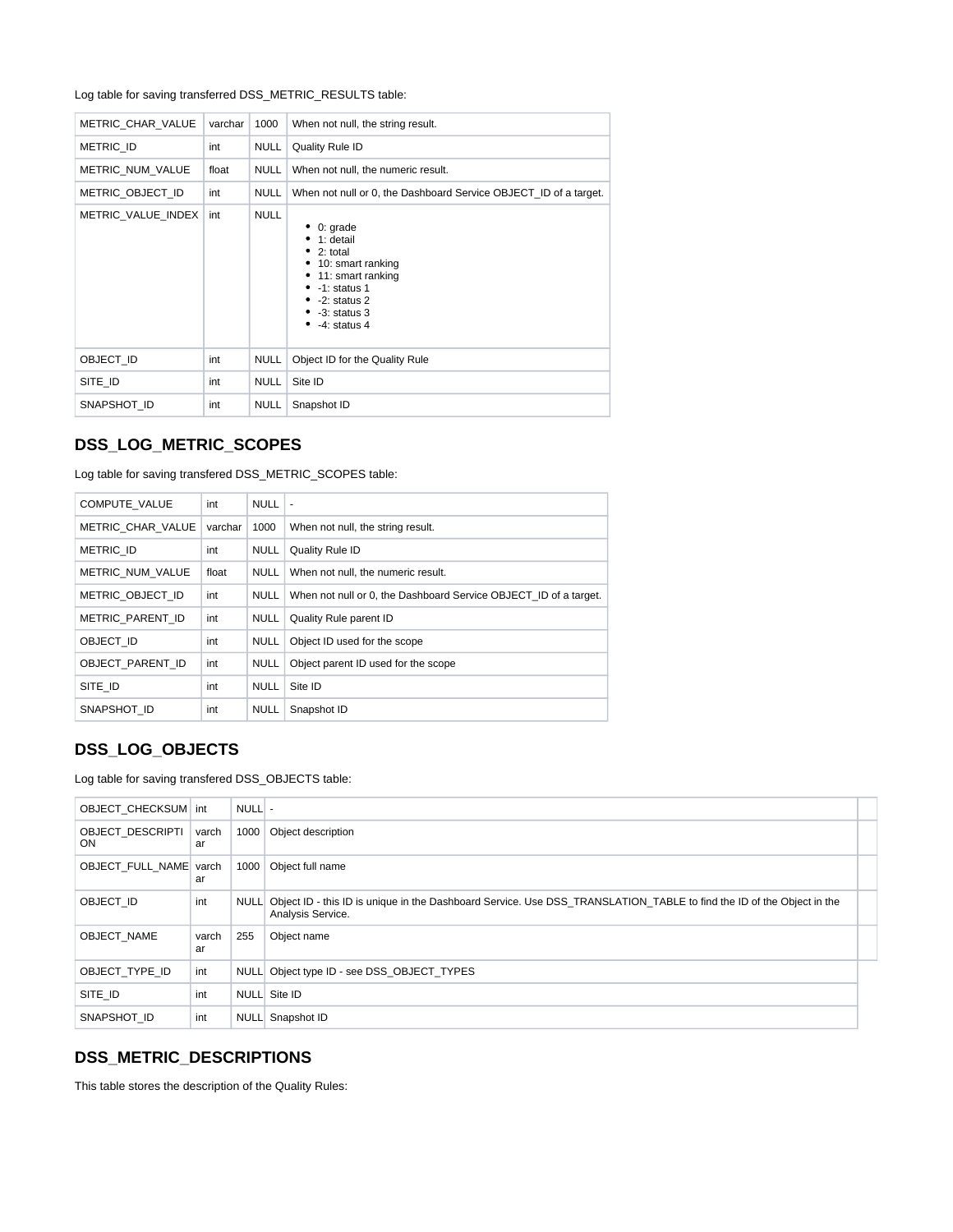| DESCRIPTION TYPE ID       | int     | <b>NULL</b> | Description type ID<br>$0:$ Name<br>1: Rationale<br>2: Description<br>3: Remediation<br>$\bullet$ 4: Reference<br>5: Sample<br>6: Remediation sample<br>7: Output<br>8: Total |
|---------------------------|---------|-------------|-------------------------------------------------------------------------------------------------------------------------------------------------------------------------------|
| LANGUAGE                  | varchar | 200         | Language used for description string:<br><b>ENGLISH</b><br><b>FRENCH</b><br><b>GERMAN</b><br><b>ITALIAN</b><br>٠                                                              |
| <b>METRIC DESCRIPTION</b> | varchar | 1500        | Quality Rule description string                                                                                                                                               |
| <b>METRIC ID</b>          | int     | <b>NULL</b> | <b>Quality Rule ID</b>                                                                                                                                                        |

### <span id="page-5-0"></span>**DSS\_METRIC\_EXCEPTION\_STATUSES**

This table stores the history of exceptions encountered during the previous snapshot generation processes:

| <b>METRIC ID</b>                       |  | int   NULL   ID of Quality Rule in exception |
|----------------------------------------|--|----------------------------------------------|
| OBJECT ID                              |  | int   NULL   ID of Object in exception       |
| SNAPSHOT ID   int   NULL   Snapshot ID |  |                                              |

### <span id="page-5-1"></span>**DSS\_METRIC\_EXCEPTIONS**

This table stores the exceptions encountered during current the snapshot generation process:

| <b>METRIC ID</b>                       |  | int   NULL   ID of Quality Rule in exception |
|----------------------------------------|--|----------------------------------------------|
| OBJECT ID                              |  | int   NULL   ID of Object in exception       |
| SNAPSHOT ID   int   NULL   Snapshot ID |  |                                              |

#### <span id="page-5-2"></span>**DSS\_METRIC\_EXECUTION\_LIST**

This table contains a list of operations to execute during a snapshot generation process:

| FLAT INDEX                | varchar | 255         | ٠                                                                                                                                                                                                      |
|---------------------------|---------|-------------|--------------------------------------------------------------------------------------------------------------------------------------------------------------------------------------------------------|
| METRIC CHILD OR VALUE     | int     | <b>NULL</b> | ÷,                                                                                                                                                                                                     |
| METRIC ID                 | int     | <b>NULL</b> | Quality Rule ID                                                                                                                                                                                        |
| METRIC_PARENT_ID          | int     | <b>NULL</b> | Quality Rule's parent ID                                                                                                                                                                               |
| OPERATION AGGREGATE       | int     | <b>NULL</b> |                                                                                                                                                                                                        |
| OPERATION DONE            | int     | <b>NULL</b> | 0: The operation has not made yet.<br>1: The operation is finished.<br>2: The operation is disabled.<br>999: The operation is on the way.<br>888: The operation was started,<br>٠<br>but<br>cancelled. |
| OPERATION ID              | int     | <b>NULL</b> | $\frac{1}{2}$                                                                                                                                                                                          |
| <b>OPERATION PROCNAME</b> | varchar | 255         | ٠                                                                                                                                                                                                      |
| <b>OPERATION TYPE</b>     | int     | <b>NULL</b> | $1:$ scope<br>2: results<br>3: aggregate                                                                                                                                                               |

# <span id="page-5-3"></span>**DSS\_METRIC\_FLAT\_TREE**

Shows Quality Rules with Parent and Grandparent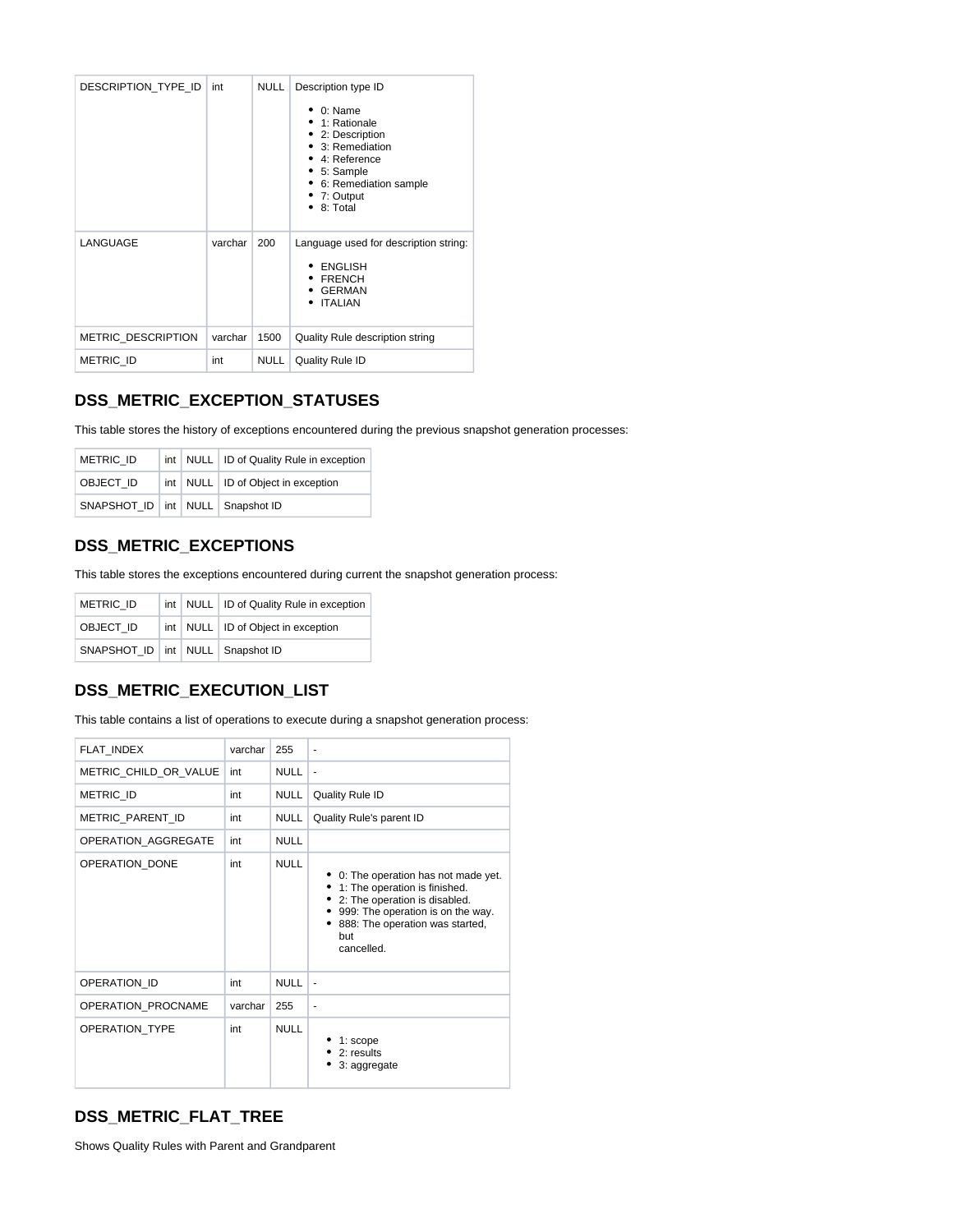| FLAT INDEX             | varchar | 255         | ۰                             |
|------------------------|---------|-------------|-------------------------------|
| FLAT LEVEL             | int     | <b>NULL</b> | ٠                             |
| METRIC GRAND PARENT ID | int     | <b>NULL</b> | Quality Rule's grandparent ID |
| <b>METRIC ID</b>       | int     | <b>NULL</b> | Quality Rule ID               |
| <b>METRIC INDEX</b>    | int     | <b>NULL</b> |                               |
| METRIC PARENT ID       | int     | <b>NULL</b> | Quality Rule's parent ID      |

#### <span id="page-6-0"></span>**DSS\_METRIC\_FOLDERS**

Internal Table, folders to delete before importing metric tree:

FOLDER\_ID | int | NULL | FOLDER\_ID of the branch to delete

# <span id="page-6-1"></span>**DSS\_METRIC\_HISTO\_DELTA**

This table stores delta flags on metrics between all snapshots

| IS PARAM CHANGED |     |      | int   NULL   1 if Quality Rule parameters have changed, 0 otherwise                             |
|------------------|-----|------|-------------------------------------------------------------------------------------------------|
|                  |     |      | IS THRESHOLD CHANGED   int   NULL   1 if grade calculation thresholds have changed, 0 otherwise |
| IS TREE CHANGED  | int |      | NULL   1 if child tree has changed, 0 otherwise                                                 |
| <b>METRIC ID</b> | int | NULL | Quality Rule ID for delta examination                                                           |
| SNAPSHOT ID      | int |      | NULL   Snapshot ID for which change is defined                                                  |

#### <span id="page-6-2"></span>**DSS\_METRIC\_HISTO\_PARAMS**

This table contains Quality Rule parameter values for each snapshot:

| <b>METRIC ID</b> | int     | NULL        | ID of the parametrized metric                                                 |  |  |
|------------------|---------|-------------|-------------------------------------------------------------------------------|--|--|
| OBJECT TYPE ID   | int     | <b>NULL</b> | Object type ID implied for the parameter. 0 if ignored - see DSS OBJECT TYPES |  |  |
| PARAM CHAR VALUE | varchar | 1000        | When the parameter type is string, this field contains the string.            |  |  |
| PARAM INDEX      | int     | NULL        | Parameter index. First parameter index is 1.                                  |  |  |
| PARAM NUM VALUE  | float   | <b>NULL</b> | When the parameter type is numeric, this field contains the numeric value.    |  |  |
| SNAPSHOT ID      | int     | NULL        | SNAPSHOT ID when parameter value is defined                                   |  |  |

#### <span id="page-6-3"></span>**DSS\_METRIC\_HISTO\_THRESHOLDS**

This table contains the threshold of Quality Rules for each snapshot:

| METRIC ID     | int | NULL   Quality Rule ID for status distribution threshold                              |
|---------------|-----|---------------------------------------------------------------------------------------|
| SNAPSHOT ID   | int | NULL   Snapshot ID when threshold value is defined                                    |
| <b>STATUS</b> | int | NULL Status (1-4 for Quality Rules with full distributions, 0 for binary diagnostics) |
| THRESHOLD 1   |     | float   NULL   Percentage threshold between grades 1 and 2                            |
|               |     | THRESHOLD 2   float   NULL   Percentage threshold between grades 2 and 3              |
|               |     | THRESHOLD 3   float   NULL   Percentage threshold between grades 3 and 4              |
|               |     | THRESHOLD 4   float   NULL   Percentage threshold after grade 4                       |

#### <span id="page-6-4"></span>**DSS\_METRIC\_HISTO\_TREE**

This table contains the Assessment Model by snapshot

| AGGREGATE WEIGHT | float $\vert 53 \vert$ |             | Weight of the current Quality Rule in order to compute the parent value. |
|------------------|------------------------|-------------|--------------------------------------------------------------------------|
| METRIC CRITICAL  | int                    | NULL        | 1 when metric is a critical contribution for its parent, 0 otherwise     |
| METRIC ID        | int                    | NULL        | Quality Rule ID                                                          |
| METRIC INDEX     | int                    | <b>NULL</b> | <b>Quality Rule index</b>                                                |
| METRIC PARENT ID | int                    | NULL        | Quality Rule's parent ID                                                 |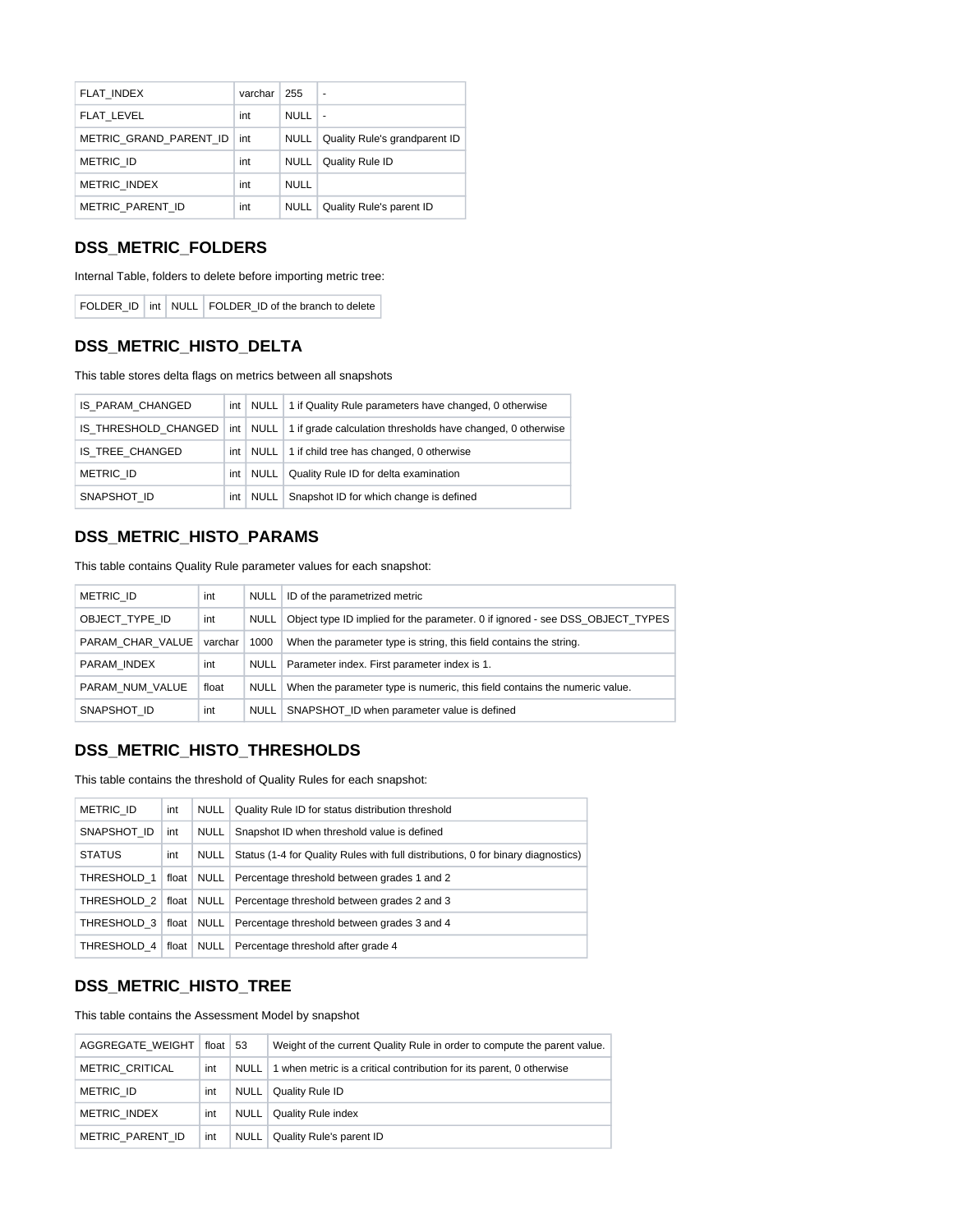| METRIC TYPE | int | <b>NULL</b> | Metric type ID |
|-------------|-----|-------------|----------------|
| SNAPSHOT ID | int | <b>NULL</b> | Snapshot ID    |

#### <span id="page-7-0"></span>**DSS\_METRIC\_PARAM\_TYPES**

This table lists the type of parameter for each Quality Rule:

| <b>METRIC ID</b>             | int         | N<br>ULL | Quality Rule ID                                                                                                                                                                                                         |
|------------------------------|-------------|----------|-------------------------------------------------------------------------------------------------------------------------------------------------------------------------------------------------------------------------|
| OBJECT TYP<br>E ID           | int         | N        | The Object type involved - because the parameter value can vary depending on the type of object. E.g. the maximum number of characters<br>ULL per line of code is different in Cobol than in C++ - see DSS OBJECT TYPES |
| PARAM DES<br><b>CRIPTION</b> | var<br>char | 10<br>00 | The parameter description, e.g.: "Maximum number of characters per line of code"                                                                                                                                        |
| PARAM INDEX int              |             | N<br>ULL | The index of parameter - the first parameter starts at 1.                                                                                                                                                               |
| PARAM NAME                   | var<br>char |          | 255 Parameter name, e.g.: "Maximum length"                                                                                                                                                                              |
| PARAM_TYPE                   | int         | N<br>ULL | The parameter type:<br>$\bullet$ 0: float<br>$\bullet$ 1: text<br>$\bullet$ 2: integer<br>• 100: float list<br>$\bullet$ 101: text list<br>• 102: integer list                                                          |

### <span id="page-7-1"></span>**DSS\_METRIC\_PARAM\_VALUES**

This table lists the parameter value for each Quality Rule:

| <b>METRIC ID</b>           | int   | NULL | ID of the parametrized metric                                                 |
|----------------------------|-------|------|-------------------------------------------------------------------------------|
| OBJECT TYPE ID             | int   | NULL | Object type ID implied for the parameter. 0 if ignored - see DSS_OBJECT_TYPES |
| PARAM CHAR VALUE   varchar |       | 1000 | When the parameter type is string, this field contains the string.            |
| PARAM INDEX                | int   | NULL | Parameter index. First parameter index is 1.                                  |
| PARAM NUM VALUE            | float | NULL | When the parameter type is numeric, this field contains the numeric value.    |

### <span id="page-7-2"></span>**DSS\_METRIC\_RESULTS**

This table stores the results of the Quality Rule calculation for a given snapshot:

| <b>METRIC CHAR VALUE</b> | varchar | 1000        | When not null, the string result.                                                                                                                                                                              |
|--------------------------|---------|-------------|----------------------------------------------------------------------------------------------------------------------------------------------------------------------------------------------------------------|
| METRIC ID                | int     | NULL        | Quality Rule ID                                                                                                                                                                                                |
| METRIC NUM VALUE         | float   | <b>NULL</b> | When not null, the numeric result.                                                                                                                                                                             |
| METRIC OBJECT ID         | int     | <b>NULL</b> | When not null or 0, the Dashboard Service OBJECT ID of a target.                                                                                                                                               |
| METRIC VALUE INDEX       | int     | <b>NULL</b> | $\bullet$ 0: grade<br>$\bullet$ 1: detail<br>$\bullet$ 2: total<br>• 10: smart ranking<br>• 11: smart ranking<br>$\bullet$ -1: status 1<br>$\bullet$ -2: status 2<br>$\bullet$ -3: status 3<br>$-4$ : status 4 |
| OBJECT ID                | int     | <b>NULL</b> | Object ID for the Quality Rule                                                                                                                                                                                 |
| SNAPSHOT ID              | int     | <b>NULL</b> | Snapshot ID                                                                                                                                                                                                    |

# <span id="page-7-3"></span>**DSS\_METRIC\_RUN\_HISTORY**

Internal Table, metrics already processed during computing: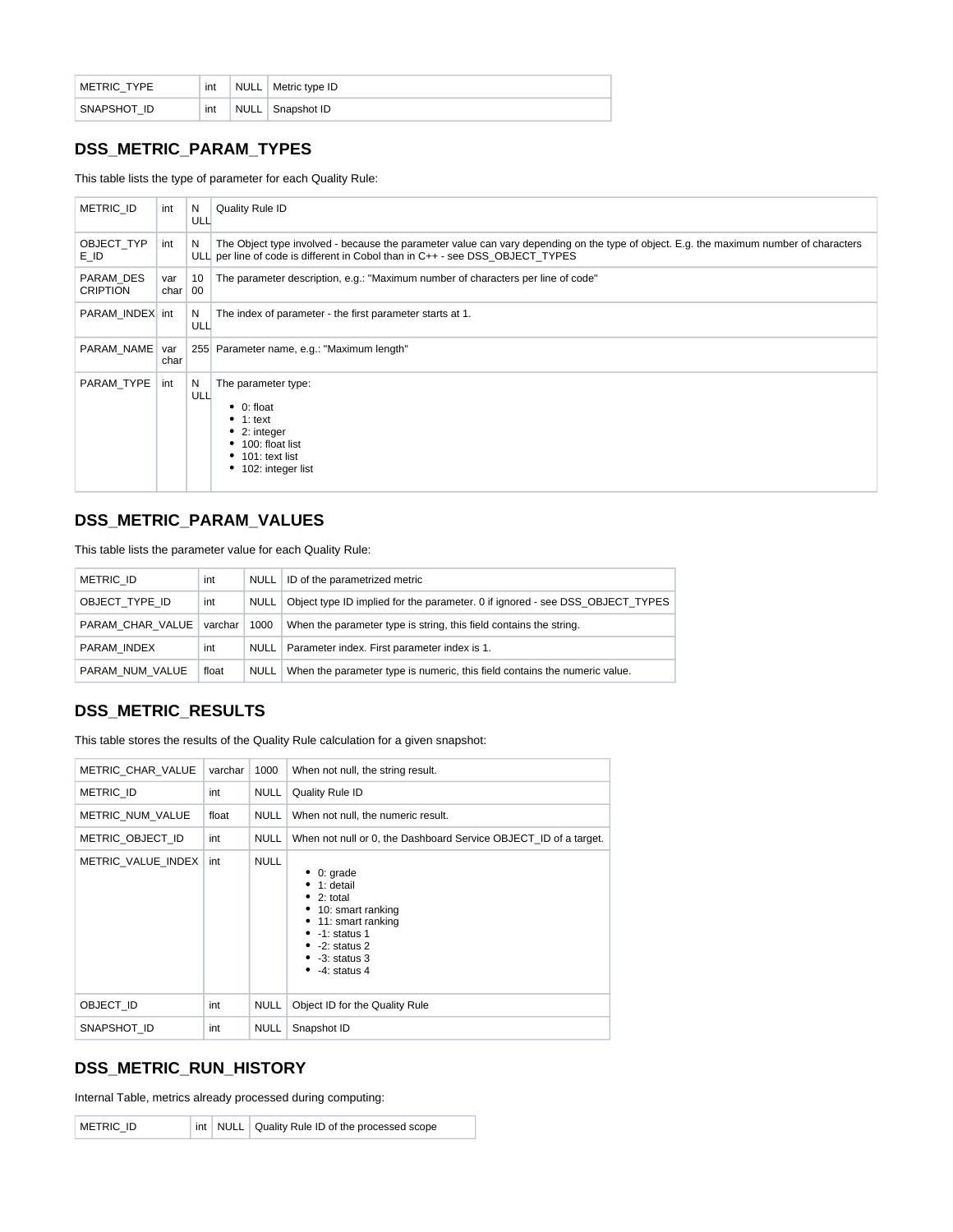#### <span id="page-8-0"></span>**DSS\_METRIC\_SCOPES**

This table stores objects returned by Quality Rules

| COMPUTE VALUE     | int     | <b>NULL</b> | 0: metric values to be computed<br>• 1: metric values already computed on central<br>2: metric values already computed on local |
|-------------------|---------|-------------|---------------------------------------------------------------------------------------------------------------------------------|
| METRIC CHAR VALUE | varchar | 1000        | When not null, the string result.                                                                                               |
| METRIC ID         | int     | <b>NULL</b> | Quality Rule ID                                                                                                                 |
| METRIC NUM VALUE  | float   | <b>NULL</b> | When not null, the numeric result.                                                                                              |
| METRIC_OBJECT ID  | int     | <b>NULL</b> | When not null or 0, the Dashboard Service OBJECT ID of a target.                                                                |
| METRIC_PARENT ID  | int     | <b>NULL</b> | Quality Rule parent ID                                                                                                          |
| OBJECT ID         | int     | <b>NULL</b> | Object ID used for the scope                                                                                                    |
| OBJECT PARENT ID  | int     | <b>NULL</b> | Object parent ID used for the scope                                                                                             |
| SNAPSHOT ID       | int     | <b>NULL</b> | Snapshot ID                                                                                                                     |

#### <span id="page-8-1"></span>**DSS\_METRIC\_SIDE\_PROCESS**

This table lists treatments that occur before a snapshot or after a snapshot:

| OPERATION DESCRIPTION | varchar | 1000        | • 0: Treatment before the snapshot<br>• 1: Treatment after the snapshot<br>• 2: Treatment for re-consolidation<br>• -1 : Treatment after snapshot deletion |
|-----------------------|---------|-------------|------------------------------------------------------------------------------------------------------------------------------------------------------------|
| OPERATION ID          | int     | <b>NULL</b> | ID denoting order of execution                                                                                                                             |
| OPERATION PROCNAME    | varchar | 255         | Indicates the the name of the procedure governing the treatment                                                                                            |
| PROCESS NAME          | varchar | 255         | ۰                                                                                                                                                          |
| PROCESS SIDE          | int     | NULL        |                                                                                                                                                            |

#### <span id="page-8-2"></span>**DSS\_METRIC\_STATUS\_THRESHOLDS**

This table stores thresholds (in percentages) for calculating the grade from the distribution of statute:

| <b>METRIC ID</b>           | int | <b>NULL</b> | Quality Rule ID                                                                  |
|----------------------------|-----|-------------|----------------------------------------------------------------------------------|
| <b>STATUS</b>              | int | <b>NULL</b> | Status (1-4 for Quality Rules with full distributions, 0 for binary diagnostics) |
| THRESHOLD 1                |     |             | float   NULL   Percentage threshold between grades 1 and 2                       |
|                            |     |             | THRESHOLD 2   float NULL   Percentage threshold between grades 2 and 3           |
| THRESHOLD 3   float   NULL |     |             | Percentage threshold between grades 3 and 4                                      |
|                            |     |             | THRESHOLD 4   float   NULL   Percentage threshold after grade 4                  |

#### <span id="page-8-3"></span>**DSS\_METRIC\_TYPE\_TREES**

Definition of Quality Rule hierarchy:

<span id="page-8-4"></span>

| AGGREGATE WEIGHT              | float     | NULL        | Weight of the current Quality Rule in order to compute the parent value.                   |
|-------------------------------|-----------|-------------|--------------------------------------------------------------------------------------------|
| <b>METRIC CRITICAL</b>        | int       | NULL        | 1 when metric is a critical contribution for its parent.                                   |
| METRIC ID                     | int       | <b>NULL</b> | Quality Rule ID                                                                            |
| METRIC INDEX                  | int       | <b>NULL</b> | Default execution order. If the Quality Rules are independent, all values can be set to 1. |
| METRIC PARENT ID              | int       | <b>NULL</b> | Quality Rule parent ID                                                                     |
| METRIC SCOPE PROCEDURE NAME   | varchar   | 255         | Scope procedure executed for the current (METRIC PARENT ID, METRIC ID)                     |
| METRIC SCOPE PROCEDURE NAME 2 | varchar I | 255         | Scope procedure executed for the current (METRIC PARENT ID, METRIC ID)                     |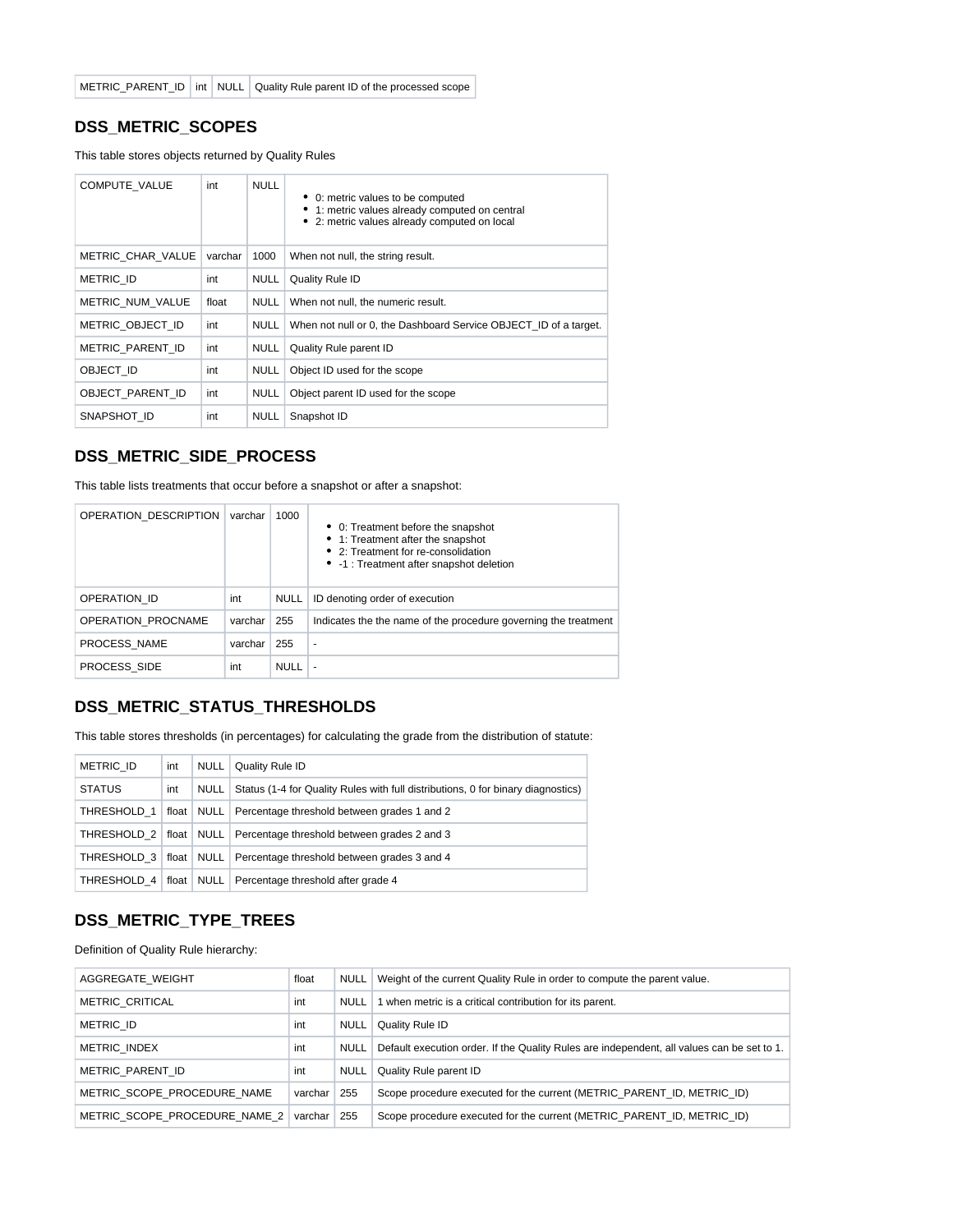# **DSS\_METRIC\_TYPE\_TREES\_UPGRADE**

Internal table (similar to DSS\_METRIC\_TYPE\_TREES) used during a Dashboard Service upgrade process:

| AGGREGATE WEIGHT              | float         | <b>NULL</b> | Weight of the current Quality Rule in order to compute the parent value.                   |
|-------------------------------|---------------|-------------|--------------------------------------------------------------------------------------------|
| <b>METRIC ID</b>              | int           | <b>NULL</b> | Quality Rule ID                                                                            |
| <b>METRIC INDEX</b>           | int           | NULL        | Default execution order. If the Quality Rules are independent, all values can be set to 1. |
| METRIC PARENT ID              | int           | <b>NULL</b> | Quality Rule parent ID                                                                     |
| METRIC SCOPE PROCEDURE NAME   | varchar       | 255         | Scope procedure executed for the current (METRIC PARENT ID, METRIC ID)                     |
| METRIC SCOPE PROCEDURE NAME 2 | varchar   255 |             | Scope procedure executed for the current (METRIC PARENT ID, METRIC ID)                     |

### <span id="page-9-0"></span>**DSS\_METRIC\_TYPES**

This table describes each Quality Rule:

| <b>METRIC ID</b>              | int         | <b>NU</b><br>LL  | Quality Rule ID                                                                                                                                                                                                                                                                                                                                               |
|-------------------------------|-------------|------------------|---------------------------------------------------------------------------------------------------------------------------------------------------------------------------------------------------------------------------------------------------------------------------------------------------------------------------------------------------------------|
| <b>METRIC NAME</b>            | varc<br>har | 255              | Quality Rule name (do not use - use DSS_METRIC_DESCRIPTIONS.METRIC_DESCRIPTION with DESCRIPTION_TYPE_ID=0 and<br>LANGUAGE="ENGLISH" instead).                                                                                                                                                                                                                 |
| METRIC_DESCRI<br><b>PTION</b> | varc<br>har |                  | 1500 Description of Quality Rule (do not use - use DSS_METRIC_DESCRIPTIONS.METRIC_DESCRIPTION with<br>DESCRIPTION TYPE ID=2 and LANGUAGE="ENGLISH" instead).                                                                                                                                                                                                  |
| <b>METRIC TYPE</b>            | int         | <b>NU</b><br>LL  | • 0: disabled.<br>• 1: executed in central<br>• 2: executed in local<br>• 3: executed both in central and local                                                                                                                                                                                                                                               |
| METRIC_GROUP                  | int         | <b>NU</b><br>LL  | • 0: quantity Quality Rule<br>• 1: Quality Rule summary<br>• 2: Quality Rule detail<br>$• 3:$ folder<br>• 4: distribution of category<br>• 5: distribution<br>• 6: user Quality Rule<br>• 10: business criteria<br>• 13: technical criteria<br>• 15: measure based Quality Rule<br>• 999: internal (Cost Estimation)<br>• (7,8,9,11,12) not used but reserved |
| <b>METRIC DEPEN</b><br>DS ON  | varc<br>har | 255              | List of metrics whose results are needed to compute the current Quality Rule (comma separated list of metric IDs).                                                                                                                                                                                                                                            |
| METRIC OPTIONS int            |             | <b>NU</b><br>LL. | • 0: Unified: N/A, XXL: N/A<br>• 1: Unified: N/A, XXL: XXL<br>• 2: Unified: N/A, XXL: Non-XXL<br>• 4: Unified: Not Unified, XXL: N/A<br>• 5: Unified: Not Unified, XXL: XXL<br>• 6: Unified: Not Unified, XXL: Non-XXL<br>• 8: Unified: Unified. XXL: N/A<br>• 9: Unified: Unified, XXL: XXL<br>• 10: Unified: Unified, XXL: Non-XXL                          |
| SCOPE ID                      | int         | null             | When not zero, displays the scope dataset id.                                                                                                                                                                                                                                                                                                                 |
| PROPERTY ID                   | int         | null             | When not zero, displays the property id used to filter the scope.                                                                                                                                                                                                                                                                                             |

### <span id="page-9-1"></span>**DSS\_METRIC\_VALUE\_TYPES**

| METRIC AGGREGATE OPERATOR   | int | <b>NULL</b> | $\bullet$ 0: non<br>$\bullet$ 1: count<br>$\bullet$ 2: sum<br>$\bullet$ 3: avg<br>$\bullet$ 4: min<br>• 5: max<br>• 11: count distinct |
|-----------------------------|-----|-------------|----------------------------------------------------------------------------------------------------------------------------------------|
| METRIC AGGREGATE OPERATOR 2 | int | NULL        | Same as above                                                                                                                          |
| <b>METRIC ID</b>            | int | NULL        | Quality Rule ID                                                                                                                        |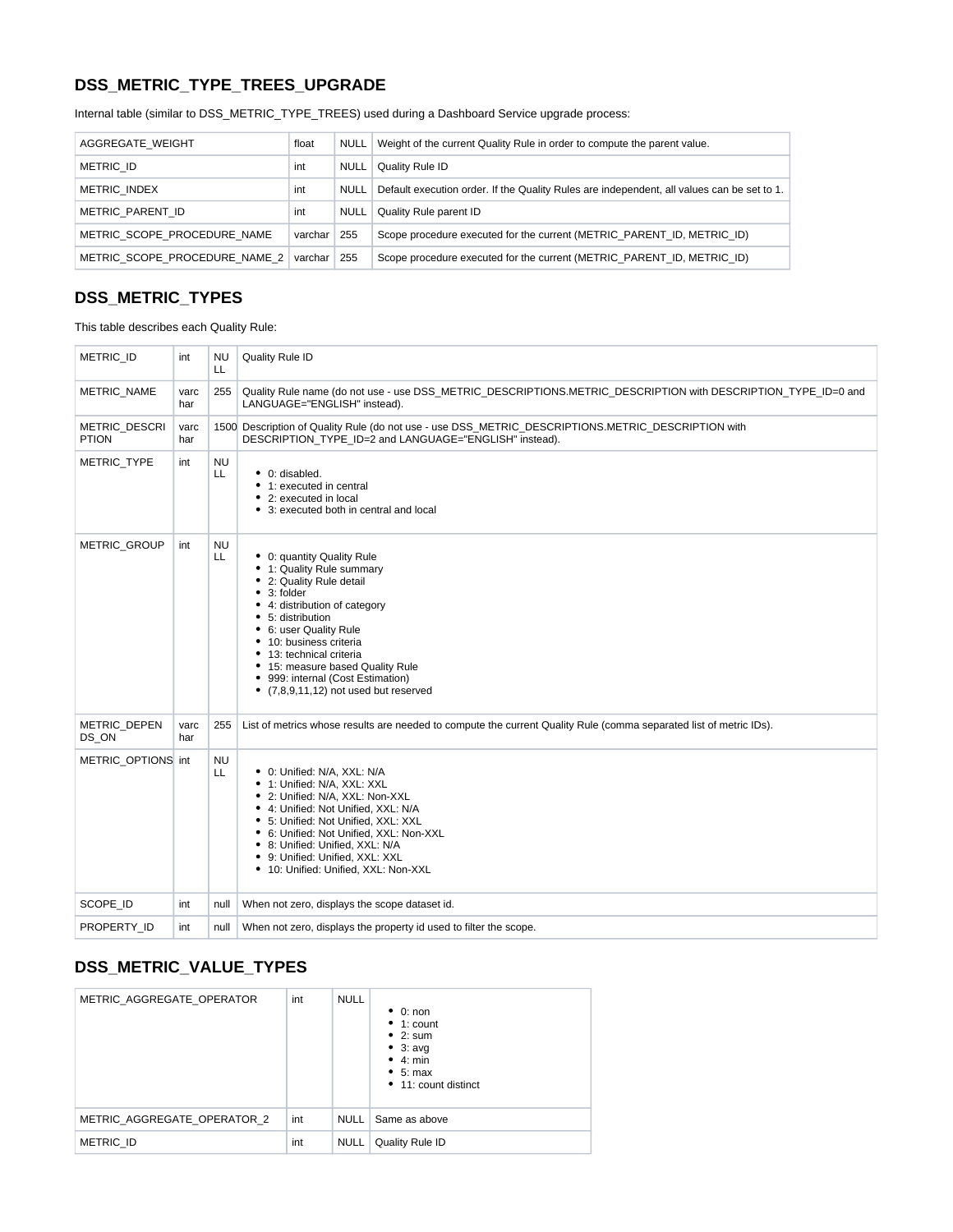| METRIC VALUE DESCRIPTION      | varchar | 1000        | Description of Quality Rule value                                                                                  |
|-------------------------------|---------|-------------|--------------------------------------------------------------------------------------------------------------------|
| METRIC VALUE INDEX            | int     | <b>NULL</b> | $\bullet$ 0: grade<br>$\bullet$ 1: detail<br>$\bullet$ 2: total                                                    |
| METRIC VALUE NAME             | varchar | 255         | Quality Rule value name                                                                                            |
| METRIC VALUE PROCEDURE NAME   | varchar | 255         | Procedure used to compute the current value                                                                        |
| METRIC VALUE PROCEDURE NAME 2 | varchar | 255         | Same as above                                                                                                      |
| METRIC VALUE TYPE             | int     | <b>NULL</b> | 0: numeric1: percentage of numeric<br>2: character<br>3: object<br>4: character date<br>5: numeric<br>6: non value |

#### <span id="page-10-0"></span>**DSS\_METRIC\_WORK\_EXCEPT**

This table stores expanded exceptions during compute:

|  | METRIC_ID   int   NULL   ID of Quality Rule in exception |
|--|----------------------------------------------------------|
|  | OBJECT ID   int   NULL   ID of object in exception       |

### <span id="page-10-1"></span>**DSS\_METRIC\_WORK\_TABLES**

Internal table

| TABLE NAME        | varch<br>ar |    | 255 Name used to define the category of the current work. Several WORK_CATEGORY can use the same TABLE NAME.ID of Quality<br>Rule in exception. |
|-------------------|-------------|----|-------------------------------------------------------------------------------------------------------------------------------------------------|
| WORK CATEGO<br>RY | varch<br>ar | 30 | Work table                                                                                                                                      |

#### <span id="page-10-2"></span>**DSS\_MODULE\_LINKS**

Direct links to modules in a snapshot:

| MODULE ID   |  | int   NULL   ID of module                                                               |  |  |  |
|-------------|--|-----------------------------------------------------------------------------------------|--|--|--|
| OBJECT ID   |  | int   NULL   ID of object using the module                                              |  |  |  |
|             |  | OBJECT_TYPE_ID   int   NULL   ID type of object using the module - see DSS_OBJECT_TYPES |  |  |  |
| SNAPSHOT ID |  | int   NULL   Snapshot ID                                                                |  |  |  |

#### <span id="page-10-3"></span>**DSS\_OBJECT\_EXCEPTIONS**

This table stores object exceptions:

| FIRST SNAPSHOT ID | int      | <b>NULL</b> | First snapshot ID including exception                             |
|-------------------|----------|-------------|-------------------------------------------------------------------|
| <b>JUSTIFY</b>    | varchar  | 1000        | Textual justification given while setting exception               |
| LAST SNAPSHOT ID  | int      | <b>NULL</b> | Last snapshot ID including exception (1,000,000,000 for infinite) |
| LAST UPDATE       | datetime | <b>NULL</b> | Date of last modification (set or reset) in the form MM/DD/YYYY   |
| <b>METRIC ID</b>  | int      | <b>NULL</b> | Quality Rule ID                                                   |
| OBJECT ID         | int      | <b>NULL</b> | Object ID to ignore during Quality Rule calculation               |
| USER NAME         | varchar  | 255         | User who set the exception                                        |
|                   |          |             |                                                                   |

#### <span id="page-10-4"></span>**DSS\_OBJECT\_INFO**

This table contains for each Snapshot the list of objects and their checksum at the time of the Snapshot (objects belonging to group 8 are not stored in this table). Between any two snapshots, for example Snapshot S1 and Snapshot S2,

- An added object is simply an object present in S2 and absent from S1
- A deleted object is simply an object present in S1 and absent from S2
- An updated object is simply an object present in S1 and S2 yet with a different checksum
- An unchanged object is simply an object present in S1 and S2 with the same checksum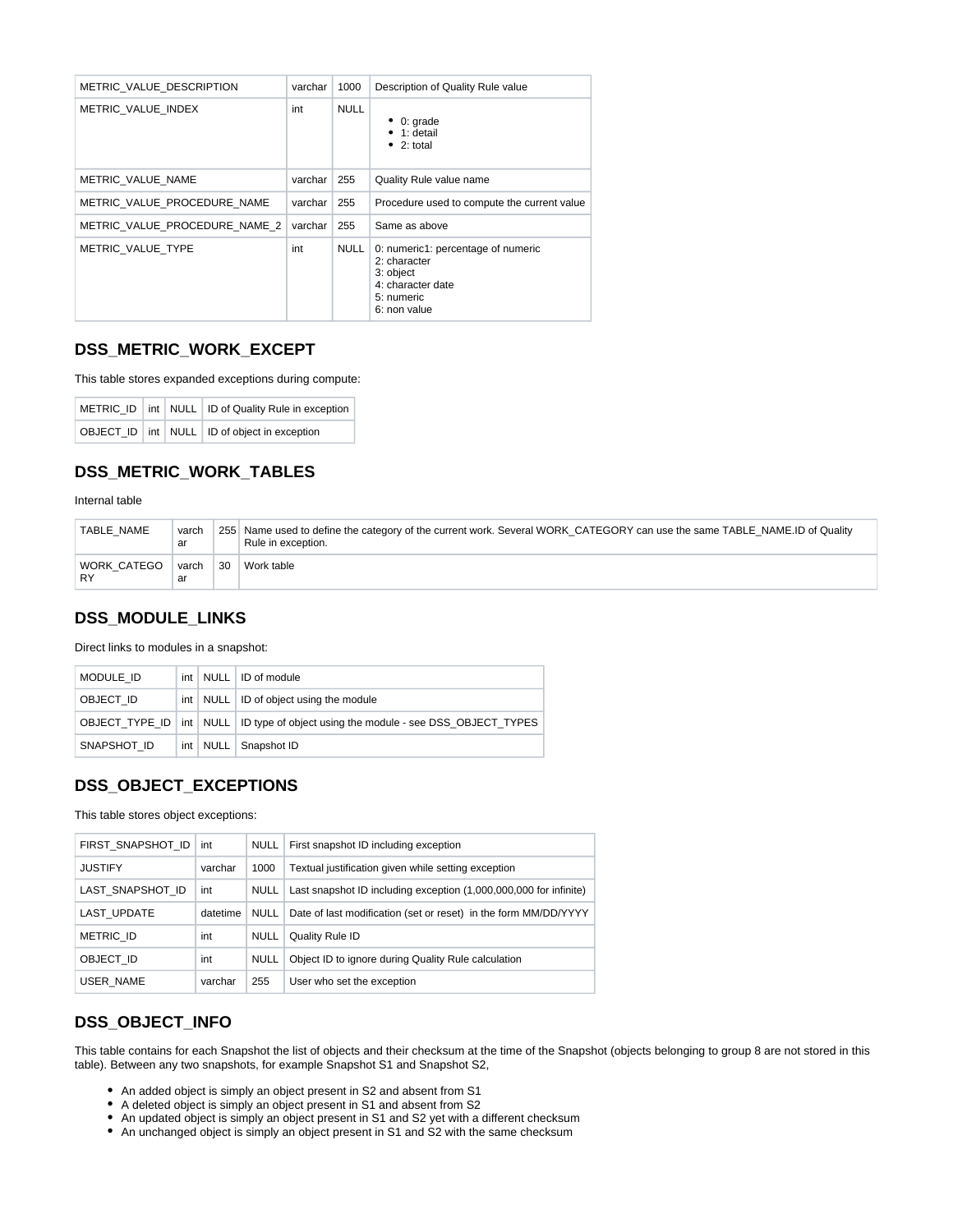|                |  | OBJECT CHECKSUM int NULL Checksum used to detect changes between snapshots |
|----------------|--|----------------------------------------------------------------------------|
| OBJECT ID      |  | int   NULL   Object ID                                                     |
| OBJECT TYPE ID |  | int   NULL   Object type ID - see DSS_OBJECT_TYPES                         |
| SNAPSHOT ID    |  | int   NULL   Snapshot ID                                                   |

#### <span id="page-11-0"></span>**DSS\_OBJECT\_TYPES**

This table stores the object type description list:

| <b>OBJECT GROUP</b>     | int     | <b>NULL</b> | • 0: artifacts and other objects<br>1: technical module<br>• 2: technologic objects<br>3: APM Consolidated Objects<br>٠<br>Application (-102)<br>Functional module (20000)<br>• 4: Organization objects: organization, teams, developers.<br>8: APM_HierarchicalObject<br>Corp (-100)<br>System (-101) |
|-------------------------|---------|-------------|--------------------------------------------------------------------------------------------------------------------------------------------------------------------------------------------------------------------------------------------------------------------------------------------------------|
| OBJECT TYPE DESCRIPTION | varchar | 1000        | Object type description                                                                                                                                                                                                                                                                                |
| OBJECT TYPE ID          | int     | <b>NULL</b> | Object type ID                                                                                                                                                                                                                                                                                         |
| OBJECT TYPE NAME        | varchar | 255         | Object type name                                                                                                                                                                                                                                                                                       |
| OBJECT TYPE NAME EX     | varchar | 255         | Object type internal name                                                                                                                                                                                                                                                                              |

### <span id="page-11-1"></span>**DSS\_OBJECTS**

This table lists all the object objects currently stored in the Dashboard Service following an analysis:

| <b>OBJECT DESCRIPTI</b><br><b>ON</b> | varch<br>ar | 1000        | Object description                                                                                                                         |
|--------------------------------------|-------------|-------------|--------------------------------------------------------------------------------------------------------------------------------------------|
| OBJECT FULL NAME                     | varch<br>ar | 1000        | Object full name                                                                                                                           |
| OBJECT ID                            | int         | <b>NULL</b> | Object ID - this ID is unique in the Dashboard Service. Use DSS TRANSLATION TABLE to find the ID of the Object in the<br>Analysis Service. |
| OBJECT NAME                          | varch<br>ar | 255         | Object name                                                                                                                                |
| OBJECT TYPE ID                       | int         | <b>NULL</b> | Object type ID - see DSS OBJECT TYPES                                                                                                      |

# <span id="page-11-2"></span>**DSS\_PORTF\_TREE**

Denormalization table for objects:

| APP ID                                 |  | int   NULL   Application ID |
|----------------------------------------|--|-----------------------------|
| <b>MODULE ID</b>                       |  | int   NULL   Module ID      |
| SNAPSHOT ID   int   NULL   Snapshot ID |  |                             |
| SYST ID                                |  | int   NULL   System ID      |

# <span id="page-11-3"></span>**DSS\_PROCESSING**

This table stores DSS processing information (compute progression, stop requests):

| PROCESS CURRENT TIME        | datetime |             | NULL   Timestamp when current value was updated |
|-----------------------------|----------|-------------|-------------------------------------------------|
| PROCESS CURRENT VALUE   int |          | NULL        | Current value                                   |
| PROCESS MAX VALUE           | int      | <b>NULL</b> | Maximum value                                   |
| PROCESS START TIME          | datetime |             | NULL   Timestamp when operation started         |
| PROCESS TYPE                | varchar  | 255         | Processing type                                 |

# <span id="page-11-4"></span>**DSS\_QUALITY\_TREE**

Denormalization table for Quality Rule information: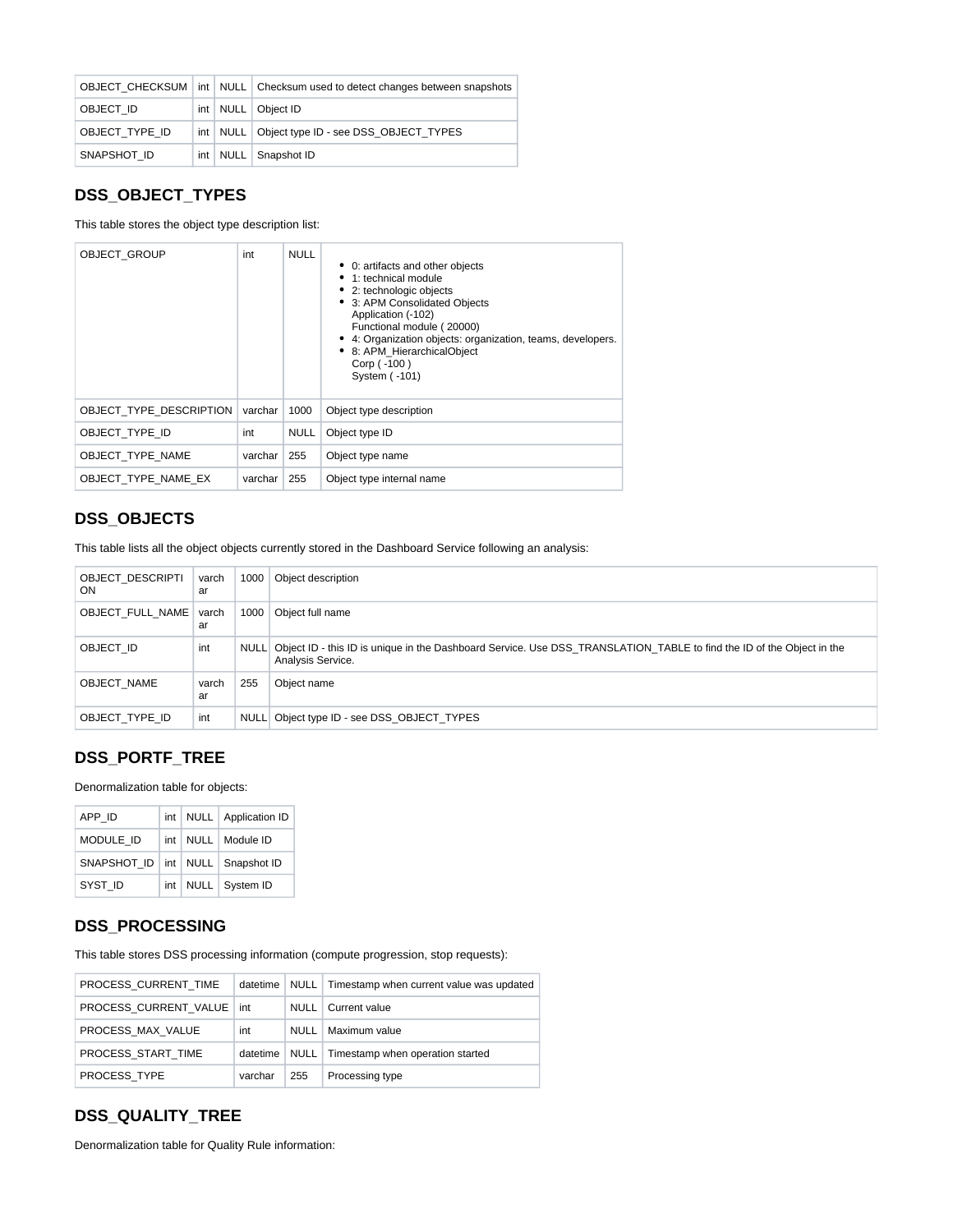| B CRITERION ID   | int   | <b>NULL</b> |                 |
|------------------|-------|-------------|-----------------|
| M CRIT           | int   | NULL        |                 |
| M WEIGHT         | float | <b>NULL</b> |                 |
| <b>METRIC ID</b> | int   | <b>NULL</b> | Quality Rule ID |
| <b>T CRIT</b>    | int   | NULL        |                 |
| T CRITERION ID   | int   | NULL        |                 |
| <b>T WEIGHT</b>  | float | <b>NULL</b> |                 |

# <span id="page-12-0"></span>**DSS\_SITES**

This table contains all sites found. It describes the different Analysis Services registered in the Dashboard Service. It also contains the necessary parameters in order to connect to them:

| ENCRYPTION_TYPE      | int      | NULL        | Encryption used for the User password                                                                                     |
|----------------------|----------|-------------|---------------------------------------------------------------------------------------------------------------------------|
| LAST UPDATE          | datetime | <b>NULL</b> | Date of last update                                                                                                       |
| LOCAL_DSS_NAME       | varchar  | 255         | Name of DSS database or schema in Analysis Service                                                                        |
| SERVER TYPE          | int      | <b>NULL</b> | • 1: MS/Sybase<br>• 2: Oracle<br>• 3: DB2                                                                                 |
| SITE DESCRIPTION     | varchar  | 1000        | Analysis Service description                                                                                              |
| SITE_ID              | int      | <b>NULL</b> | Analysis Service ID                                                                                                       |
| SITE NAME            | varchar  | 255         | Analysis Service name                                                                                                     |
| SITE PASSWORD        | varchar  | 255         | Password of the user/login used to connect                                                                                |
| SITE SERVER          | varchar  | 255         | Server or instance name                                                                                                   |
| SITE_SRVADDRESS      | varchar  | 1000        | When using CMS/Server Address mode, contains the server address. Otherwise NULL                                           |
| SITE_SRVADDRESS_TYPE | varchar  | 255         | When using CMS/Server Address mode, contains the server type: SQLServer, Sybase, Oracle, or DB2. Otherwise<br><b>NULL</b> |
| SITE SYSTEM          | varchar  | 255         | System (for DB2 only)                                                                                                     |
| SITE TYPE            | int      | <b>NULL</b> | • 1: Central<br>• 2: Local                                                                                                |
| SITE_USER            | varchar  | 255         | Database user/login used to connect                                                                                       |
| SNAPSHOT_STATUS      | int      | <b>NULL</b> | • -1: site erased<br>$\bullet$ 0: no metrics<br>1: wait to transfer<br>2: wait to import<br>٠<br>3: consolidated<br>٠     |

# <span id="page-12-1"></span>**DSS\_SNAPSHOT\_INFO**

Snapshot information for a given high level object:

| OBJECT ID             | int                | NULL   Object ID   |
|-----------------------|--------------------|--------------------|
| <b>OBJECT VERSION</b> | varchar $\vert 50$ | Object version     |
| SNAPSHOT ID           | int                | NULL   Snapshot ID |

#### <span id="page-12-2"></span>**DSS\_SNAPSHOT\_TYPES**

This table stores the types of snapshot:

<span id="page-12-3"></span>

| SNAPSHOT TYPE ID   | int     | <b>NULL</b> | • 1: APM snapshots<br>• 2: Enforce snapshot<br>• 3: ADG snapshots |
|--------------------|---------|-------------|-------------------------------------------------------------------|
| SNAPSHOT TYPE NAME | varchar | 255         | Snapshot type name                                                |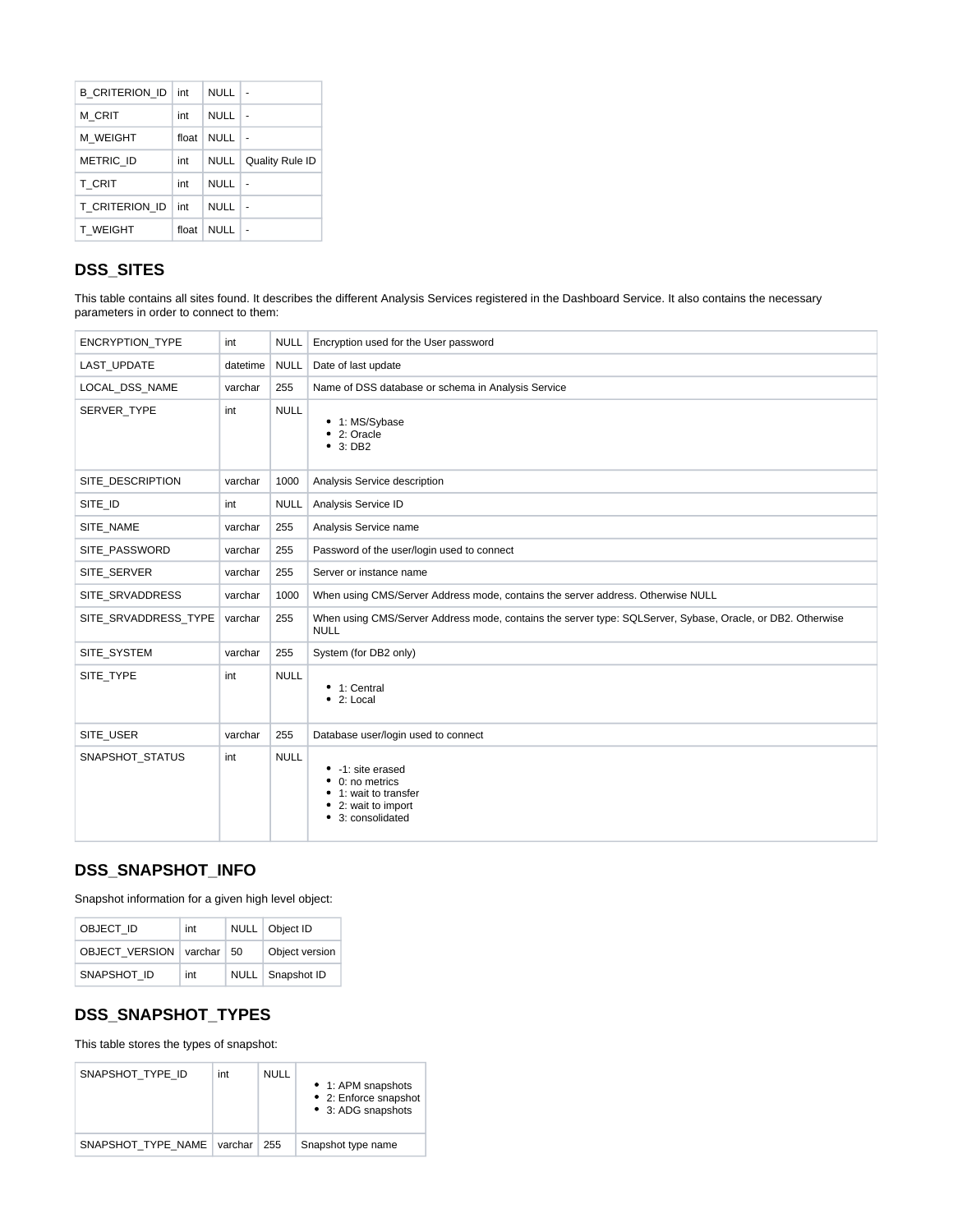# **DSS\_SNAPSHOTS**

This table stores the snapshots:

| <b>APPLICATION ID</b> | int      | <b>NULL</b> | Application ID                                                    |  |  |
|-----------------------|----------|-------------|-------------------------------------------------------------------|--|--|
| COMPUTE END DATE      | datetime | <b>NULL</b> | Snapshot calculation end date                                     |  |  |
| COMPUTE START DATE    | datetime | <b>NULL</b> | Snapshot calculation start date                                   |  |  |
| EXTERNAL ID           | int      | <b>NULL</b> | External object ID (-1 for none): Used in the Enforce Diagnostics |  |  |
| FUNCTIONAL DATE       | datetime | <b>NULL</b> | Date                                                              |  |  |
| SNAPSHOT CONSO ID     | int      | <b>NULL</b> | $\overline{\phantom{a}}$                                          |  |  |
| SNAPSHOT DATE         | datetime | <b>NULL</b> | Snapshot creation date                                            |  |  |
| SNAPSHOT_DESCRIPTION  | varchar  | 1000        | Snapshot description                                              |  |  |
| SNAPSHOT ID           | int      | <b>NULL</b> | Snapshot ID                                                       |  |  |
| SNAPSHOT NAME         | varchar  | 255         | Snapshot name                                                     |  |  |
| SNAPSHOT_STATUS       | int      | <b>NULL</b> | 0: empty<br>1: in progress<br>2: consolidated                     |  |  |
| SNAPSHOT TYPE ID      | int      | <b>NULL</b> | • 1: APM snapshots<br>2: Enforce snapshot<br>3: ADG snapshot      |  |  |

### <span id="page-13-0"></span>**DSS\_TECHNOLOGIES**

This table indicates different type of technologies associated to technical modules:

| MODULE_TYPE_ID   int   NULL   Module type ID |  |  |
|----------------------------------------------|--|--|
| TECHNO TYPE ID   int   NULL   Techno type ID |  |  |

#### <span id="page-13-1"></span>**DSS\_TRANSLATION\_TABLE**

This table stores objects both from Analysis and Dashboard Services:

| OBJECT ID                       |  | int   NULL   Object ID |
|---------------------------------|--|------------------------|
| SITE ID                         |  | int   NULL   Site ID   |
| SITE OBJECT ID   int   NULL   - |  |                        |

#### <span id="page-13-2"></span>**DSS\_WORK\_FOLDER\_METRICS**

Internal Table, Quality Rules to delete before importing Assessment Model:

| <b>METRIC ID</b>                        |                      | int   NULL   Object ID |
|-----------------------------------------|----------------------|------------------------|
| METRIC PARENT ID   int   NULL   Site ID |                      |                        |
| TREE LEVEL                              | $int$ NULL $\vert$ - |                        |

# <span id="page-13-3"></span>**DSS\_WORK\_FUNC\_MODULE\_TREE**

| <b>FLAT LEVEL</b>                                  | $int$ NULL $\vert$ - |                        |
|----------------------------------------------------|----------------------|------------------------|
| MODULE ID                                          |                      | int   NULL   Module ID |
| OBJECT ID                                          |                      | int   NULL   Object ID |
| OBJECT PARENT ID   int   NULL   Object's parent ID |                      |                        |

#### <span id="page-13-4"></span>**DSS\_WORK\_IN\_OBJECTS**

Temporary table for import of DSS\_OBJECTS table: